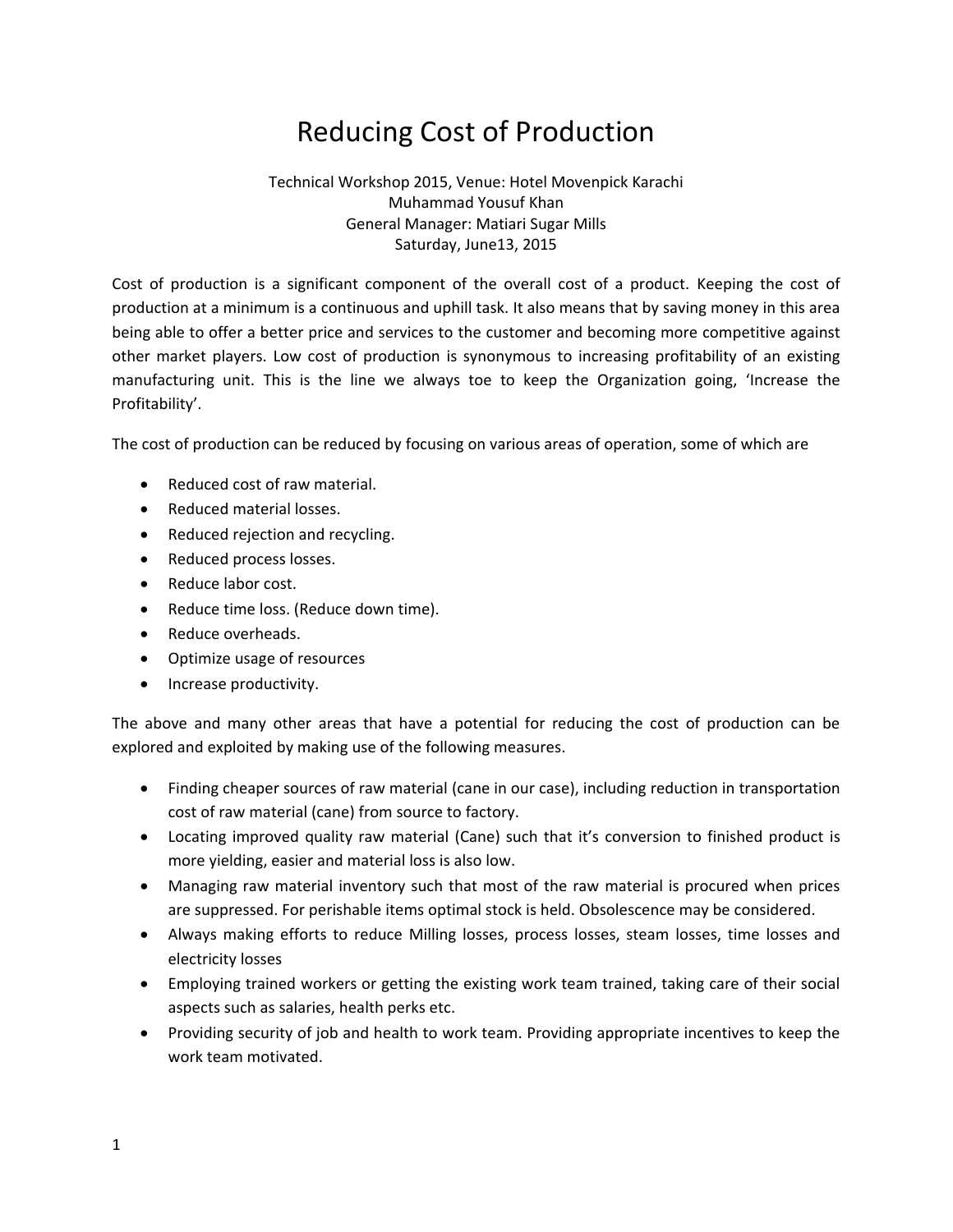- Applications of Automation and Instrumentation to reduce losses, improve quality of final product, reduce labor cost, reduce time loss, optimize resources and increase productivity.
- Bring in more efficient processes and machines that result in lower rejection/recycling/rework ultimately reducing the process/material cost. This also improves the quality of finished product.
- Careful selection of equipment at the setup stage and better maintenance program in operation results in reduction in down time, increased productivity and optimizing usage of resources.
- Optimize Administrative costs, inventory, capitol investment, and reduce accident/life compensation by employing better safety measures to keep the *overheads* under control.
- Bring about change within the organization when ever felt necessary. This will reveal multifold advantages.

Some of these measures that are considered more important will be discussed in more detail.

## **Cost and Quality of Raw Material**

This is especially important in the case of sugar factories. At times when the crop is relatively small there is an intense cane availability pressures, panic buying erupts a price war and then sky is the limit for cane price. It is also observed that factories at these times even buy cane from far off places and also from each other's operating areas in this manner an unhealthy price competition results in a cut throat situation. In addition extra transportation cost is incurred. This additional cane and transportation cost thus results in higher cost of production. Care should be taken at the proper forum in deciding these matters. Proper control is also necessary on procured cane movement.

Superior verities such as US633, SPF234, CPF237, HS12, Thutta10, SPSG26, of fresh cane, free of trash, sometimes reveals 1 % higher sugar recovery as compared to poor quality cane. These factors should be critically checked at the time of procurement and before milling. Extensive de-trashing of cane in the field or whatever is possible when cane arrives at the factory should be done. This will enable better color removal. It will also reduce bagasse and molasses losses. The trashes removed can be used as fuel at the boilers. These factors results in better quality sugar and reduced cost of production.

The impact of suitable material for processing is elaborated by studying Matiari's crushing example. Above 170 tons of cane per hour is crushed, having sugar loss % cane 0.75 and below, with fiber up to 14.70%; it is observed that with the same mill openings and higher milling speeds this capacity reduces to about 166 tons cane per hour or even lower having sugar loss % cane 0.75 and above when the fiber rises beyond 14.8%. Sample days are shown in Table shown in 'Annexure I'. This clearly shows that with higher fiber the milling capacity reduces and sugar loss in milling increases. Cane with higher fiber is thus not a preferred material for milling.

Similarly when cane juice produces massecuits of higher viscosity or has higher non sugars then molasses losses increase, Pan boiling time increases centrifuging becomes difficult. Higher quantities of pectin gum starch ash and other coloring material in cane juice make color removal difficult. It can be seen from Matiari's example from Table in 'annexure 2' that both the sugar loss in molasses and the boiling time increase with higher NS Pol ratio. This consequently increases the cost of production. Thus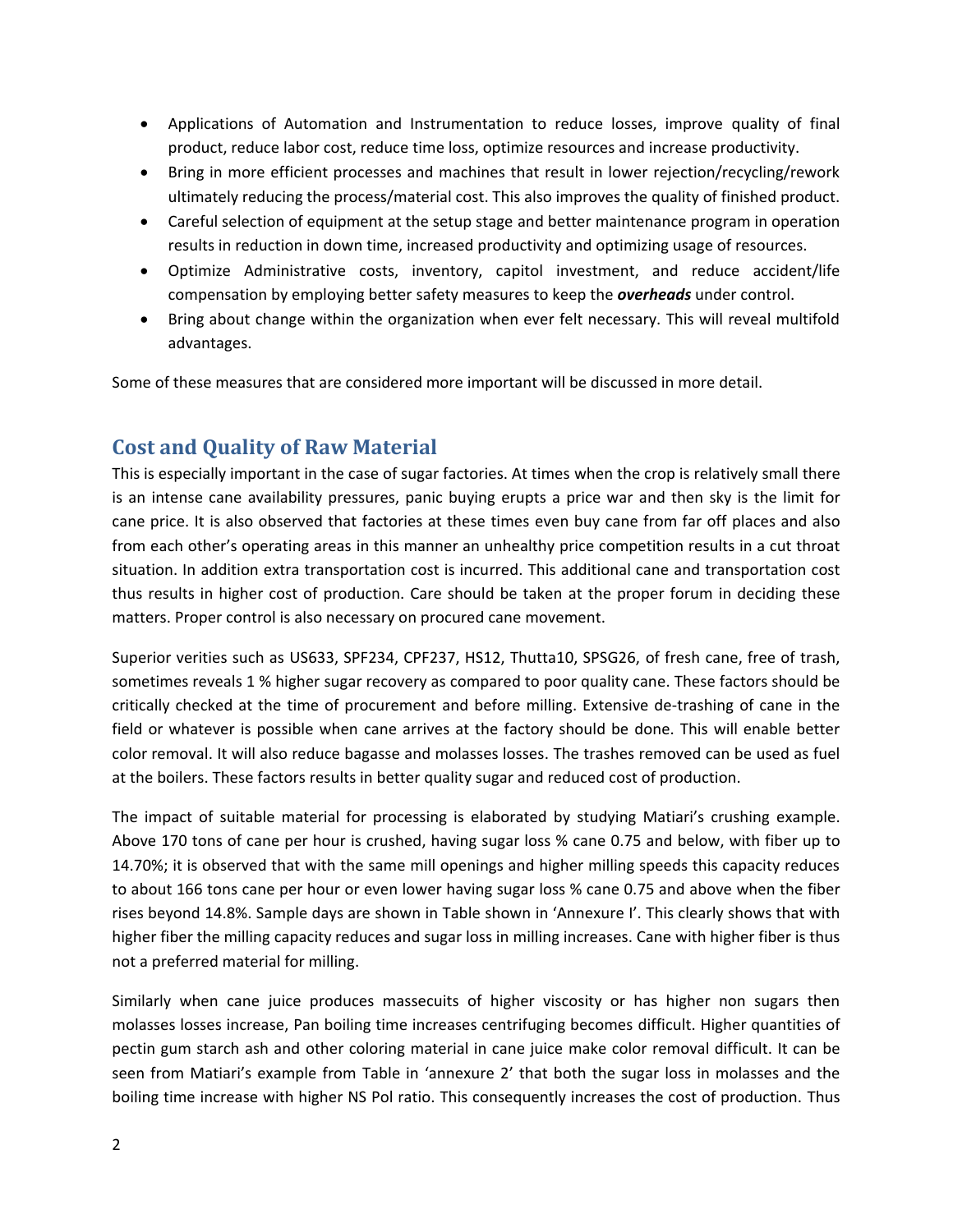again cane that produces higher viscosity in juice or has a higher non sugar content, is again not a preferred material for processing. In this light it can be said that it is very important to have material which is convenient to process. This will again make it possible to improve the quality of sugar and reduce the Cost of Production.

Continuous un-interrupted milling and other operations are also important because this makes it possible to crush fresh cane by keeping a low cut to crush time (24hours or lower). For this plant maintenance should be continuously improved. 100% plant availability should be the target.

Continuous cane development with the aim to make available improved varieties of healthy cane in one's own operating area is essential. Tissue culture activity is recommended (this is being done at Matiari). Procurement planning to acquire cane according to it's maturity, should also be considered as an important component of reducing production cost.

## **Reducing Losses, Rejection and Re-cycling**

It is wisely said 'a penny saved is a penny earned'. Let us again study the example of Matiari Sugar Mills to first study the effect of material losses and later energy losses on cost of production.

Let us consider a crushing of 4,000 tons for 140 day with a recovery of 10% the total sugar produced in such a season will be 56,000 tons. If the total losses at this crushing reduce by 0.05% than the sugar gain will be 280 tons. Assuming a sugar price of Rs 53,000 per ton without taxes, with this gain in sugar the *cost of production will reduce by Rs 252 per ton.* This is a significant saving in just one area.

It is thus imperative to keep the material losses at a minimum. These losses can be controlled by getting good cane as already discussed above. Equally important is adapting good milling and processing practices. Some of these good practices may be:

*Continuous operation;* This demands top class maintenance. The desired outcome should be zero stoppage of any equipment. sugar will thus be bagged at the first instance. Resulting in minimum loss

*Cane preparation;* More are the cell walls of cane ruptured; more juice will be extracted during milling. And finally more will be sugar extracted.91 to 92% open cells is a reasonably excepted figure.

*Cane feeding into the mills;* A uniform blanket of bagasse into the mill, fed with a pressure of about 2 meter bagasse in the feeding chute of four mills will result in 94+ extraction.

*Mill settings;* this is an area which is mostly dependent upon the experience of mill engineer. Although many estimation methods are available, these still need practical correction according to mill type, no. of mills in the tandem, cane type, allowed water addition, expected throughput.

*Mill hydraulic pressure;* In a 4 mill tandem, a specific hydraulic pressure of about 16 t/dm<sup>2</sup> at the crusher and about 21t/dm<sup>2</sup> at the last mill is considered to give a good float of about 35 to 15mm to the mill top rollers across the tandem. This corresponds to a mill hydraulic pressure of about 160 kg/cm2 at the  $1<sup>st</sup>$ mill and about 200 Kg/cm<sup>2</sup> at the last mill, with a journal size of about 450mm\*500mm. Mill extraction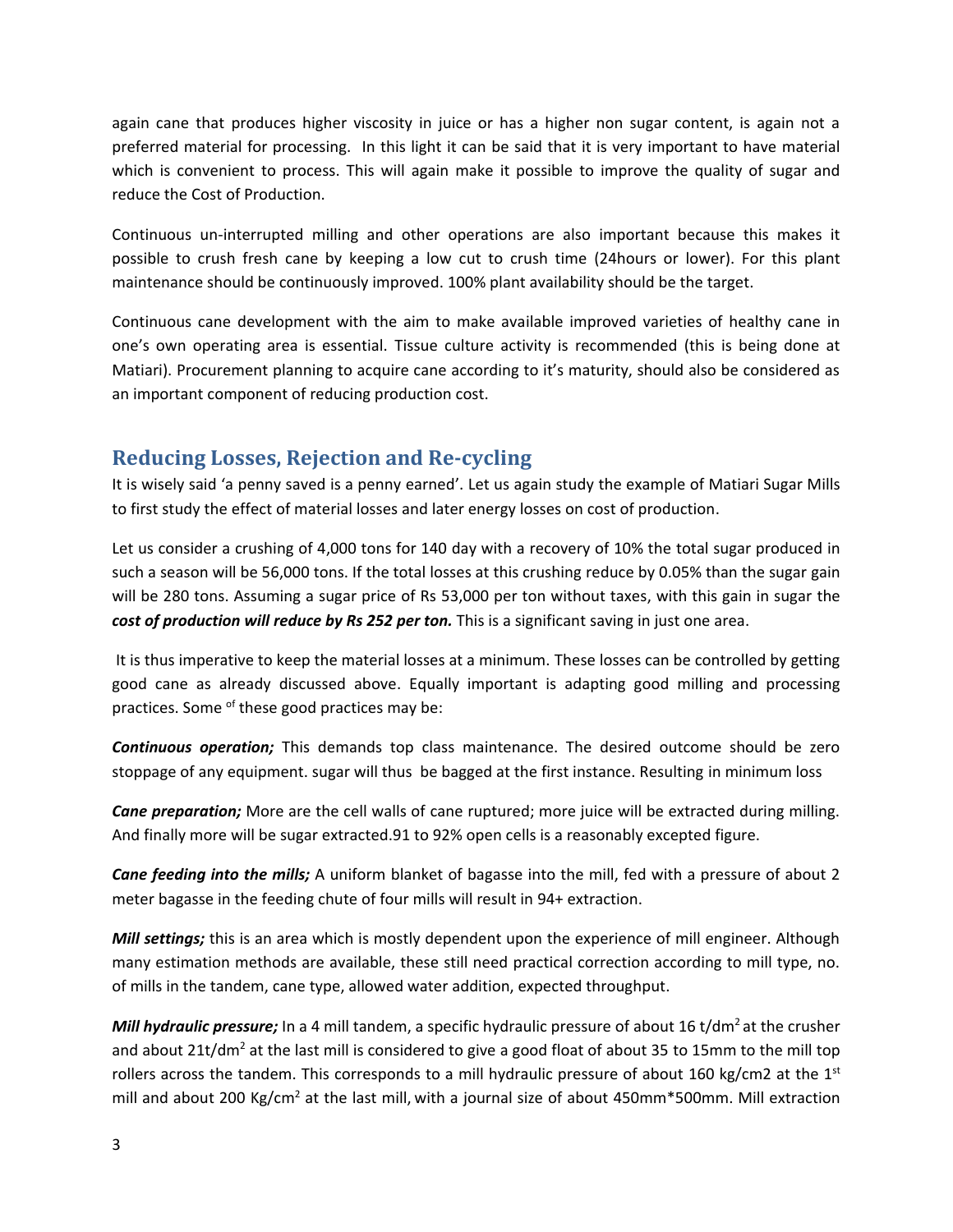can be increased in excess to 96% with s.h.p. up to 30t/dm<sup>2</sup> but this value is limited due to 21 t/dm<sup>2</sup> due to considerations of excess steam consumption and excess stresses in the milling equipment. Sometimes it is also considered beneficial to keep the hydraulic pressure at the non drive end about 10 Kg/cm<sup>2</sup> higher than what is kept at the drive end.

*Imbibition water quantity;* 40% water added on cane is considered to be good. Now a days mills are using higher quantities of water and gaining advantage in mill extraction, reduced bagasse pole and increased undiluted juice. Matiari and Faran Sugar Mills are adding about 45% water on cane

*Point of application of Imbibition water;* the best point of application of Imbibition water is where the bagasse is exiting from a mill, here it has not captured air and is susceptible to absorb maximum water and replace pure juice with it.

*Imbibitions water quality;* (use condensate if available in excess), more is the quantity of non sugar in juice more is the loss of sugar in final molasses, any impurities if added to mixed juice will increase sugar loss. Thus water with as little contamination as possible may be used.

*Juice liming; F*ree CaO is most commonly used for effective precipitation of impurities in mixed juice.. Lime with 95% CaO is considered to be excellent material. In our country this quality is seldom available, thus lime with about 78% CaO is frequently used. Milk of lime is prepared so that lime is uniformly mixed in juice. with proper mixing and retention time of about 20 minutes can reveal good results. When encountered with difficult to treat juices than literature refers to employing hot liming.

Juice heating; Primary heating up to 70°C with third vapor and secondary heating up to 104°C with first vapor and exhaust steam-if considered necessary would reveal the most economical results.

*Syrup brix;* 65 brix is good syrup to boil at Pans. In seasons 1991 to1996 in Sakrand Sugar mills a continuous brix of 68 was maintained. This resulted in steam % cane of 56 which in those days was considered to be good since sophisticated equipment of today was not available.

*Skillful pan boiling;* This is a vast field with numerous aspects to look after. One aspect which is considered important is the vacuum in boiling. Too low a vacuum is associated with high temperature boiling this will result in grain melting and consequent reduced exhaustion, where as too high a vacuum may cause entrainment of material at low brix and also energy loss due to excess water consumption at condensers. Excess water consumption on some Pans may cause water starvation at pans placed at the end of the injection header. A vacuum of 610 to 670mm of mercury column is considered efficient, depending on what sugar is being boiled.

Some other points to ponder are: pH control, proper molasses and massecuite conditioning, proper massecuite purging and Plant sanitation. Besides all these it is also important that sugar extracted should be processed at an optimum speed and bagged as soon as possible, this will minimize inversion losses. Spillages and leakages should be reduced to a minimum. The target in this area should be 'zero losses'.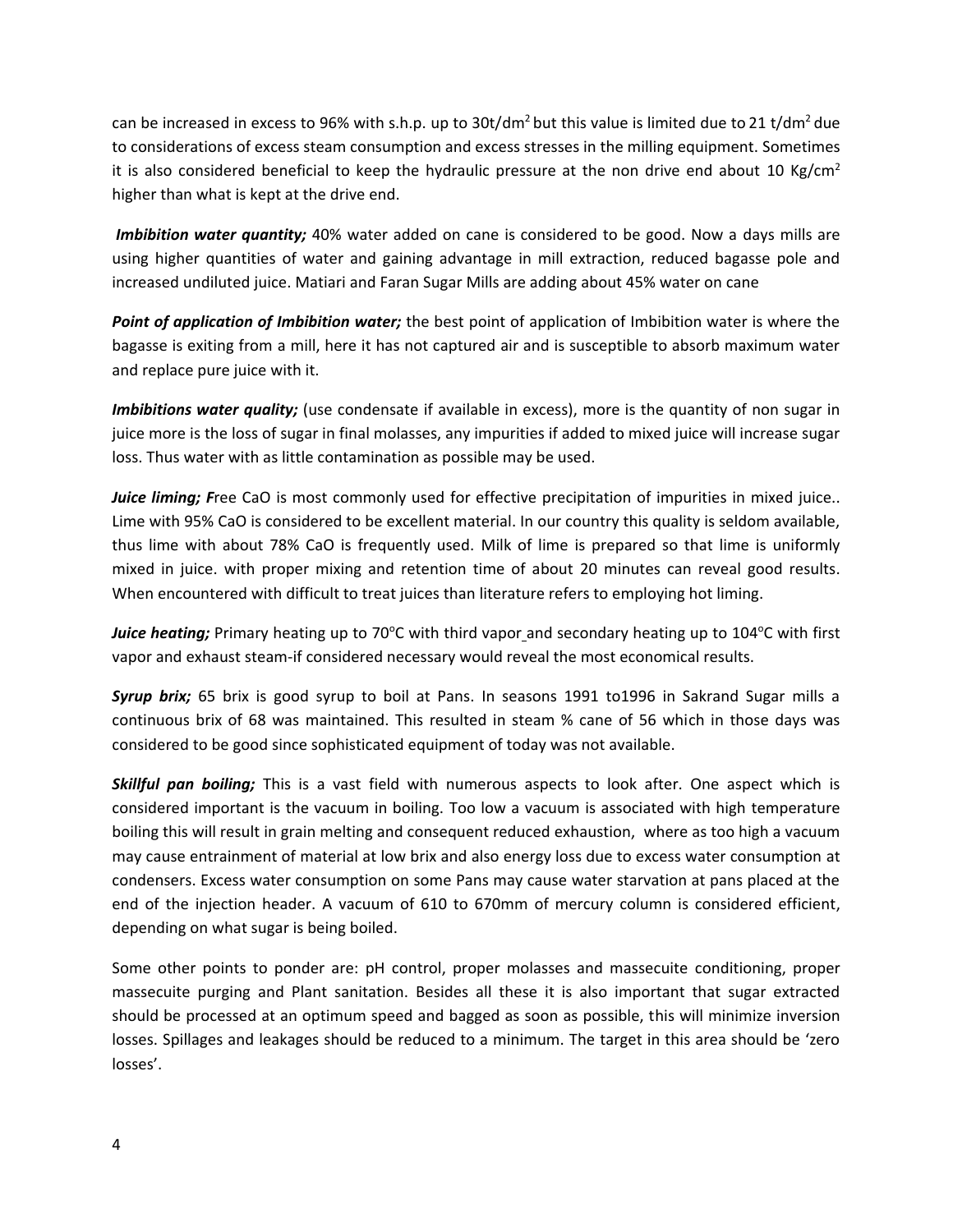Rejection and consequent recycling are usually done due to quality issues, for example excess color formation or improper color removal, conglomeration, grain irregularities, burning of sugar and collected spillages. It is a common misperception that all leaked and spilled material is reclaimed and there is no loss after recycling. This is incorrect since all *inherent losses of all the processes through which all the collected material passes during recycling are added up to the production cost. More over in cases of spillage and leakages all material cannot be and is never recovered, some of it essentially goes down the drain. In addition to the material cost there is energy cost, chemicals cost, labor cost and equipment's capacity loss, associated to recycling.* All these add up to cost of production thus rejection and subsequent recycling should be avoided as much as possible.

The manufacturing process most suited to a plant's prevalent conditions should be employed. For example Carbonitation may be suitable for one plant having juice with low starch and high ash; but this may be considered energy inefficient at a plant with juice having high starch and low ash where floatation may be more effective. The juice characteristic of the operating area should essentially be determined before setting up the plant and then after be examined periodically.

Besides recycling and inappropriate manufacturing process material and energy losses also occur in other areas, such as having unsuitable, obsolete, inefficient, improperly sized equipment and Incorrect plant operation. *Equipment with excess capacity requires more energy to operate, moreover, this equipment results in additional material loss and it's idle capacity makes a waste of resources.* All these factors relating to excess capacity add to the cost of production.

Modern mills, steam turbines, electric motors, drives pans, evaporators centrifugal machines, pumps and heaters are amazingly efficient, replacing of all obsolete and inefficient equipment with efficient and time saving equipment is cost effective these equipment usually also have a low maintenance cost. The replacement will definitely reduce the cost of production.

We at Matiari have observed saving of about:

- 250 Kw electricity by replacing our condensers and spray Injection pumps with modern automated equipment. Consequently saving *4830 tons bagasse per 140 days season*.
- 150 Kw electricity by installing VFDs and capacitors on motors. Consequently saving *2890 tons bagasse per 140 days season.*
- 30,000 Kcal/ton steam by installing an economizer of 220  $m<sup>2</sup>$  heating surface area each on 2, 24 Kg/cm2, 45Tph boilers. Consequently saving *5,000 tons bagasse per 140 days season.*
- 1.3 % steam consumption on cane by Increasing the area of super-heater by 101 $m^2$  each on 2, 24Kg/cm<sup>2</sup> , 45Tph boilers. Consequently saving *3400 tons bagasse per 140 days season.*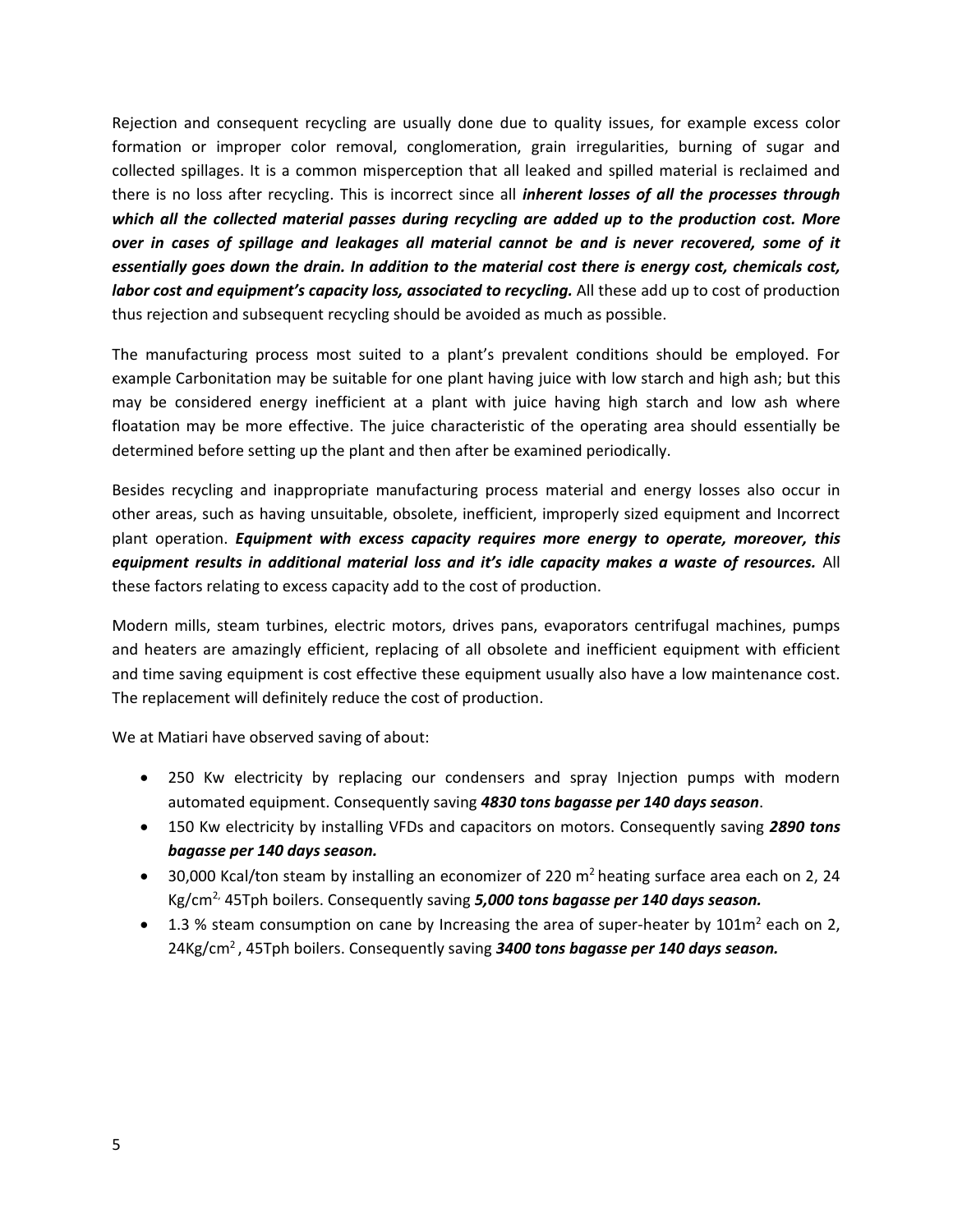### **Automation and Instrumentation**

*Automation and instrumentation can do nothing that human being cannot do. All that is done through instrumentation is more efficient.* With automation and instrumentation each function of production is carried out according to a set of instructions given to a machine by man. The actions are taken without feelings, emotions and human limitations thus tasks are carried out with a uniform output and uninterrupted because of absence of human limitations like fatigue boredom or lack of concentration. Due to these advantages the *work is done more efficiently more effectively and eliminating human error. Rejection and reworking are reduced to a minimum and productivity is maximized. It consequently reduces the cost of production drastically.* Automation and Instrumentation also reduces the dependence on the work force thus reducing the man-hour cost. This does not mean that instrumentation and automation do not require any attention. Timely and apt maintenance and calibration by the work team are most essential for effective working of Instrumentation. Having new or maintaining already installed Automation and Instrumentation is still very expensive in our country, thus before getting new automation or reconditioning of already installed automation it's return on investment should be critically studied.

Some loops that may lower the cost of production in a sugar factory are Auto cane feeding system, Imbibition water temperature control, pH control, Evaporator brix control, Heaters temperature control, Continuous and batch pan boiling, Sugar re-melting and boiler operation.

We at Matiari have installed Automatic cane feeding to mills. The result is shown in Annexure 3. Throughput has increased to above 3800 TCD from below 3400 TCD. Mill extraction has Increased to above 95.15 from below 94.1. Imbibition has also increased.

## **Balancing, Modernization, Replacement and Extension**

Four important tasks are essential and are needed to be continuously undertaken, to keep the business viable and vibrant.

- i) Review and revamp the plant's equipment capacities for optimum operational output, revamp any equipment that has a capacity lesser than required. At the same time try and reduce excess capacity, this will keep material losses at a minimum and help to utilize the plant capacity to the fullest.
- ii) Keep the plant up to date; replace obsolete equipment with latest efficient equipment that applies tried technology. All new equipment should be checked to have the desired ROI. Review the processes and change them whenever a more viable process is found. This will increase the plants productivity and reduce material and time loss,
- iii) Replace equipment that is less efficient less productive or does not fit into the process capacity wise, this also reduces material and time loss,
- iv) Extend the plant capacity when the optimum size of production goes up.

All these steps contribute in Reducing Cost of Production. All this is termed as BMRE. Many sugar factories have periodically taken care of these four steps and benefited. One of the many examples is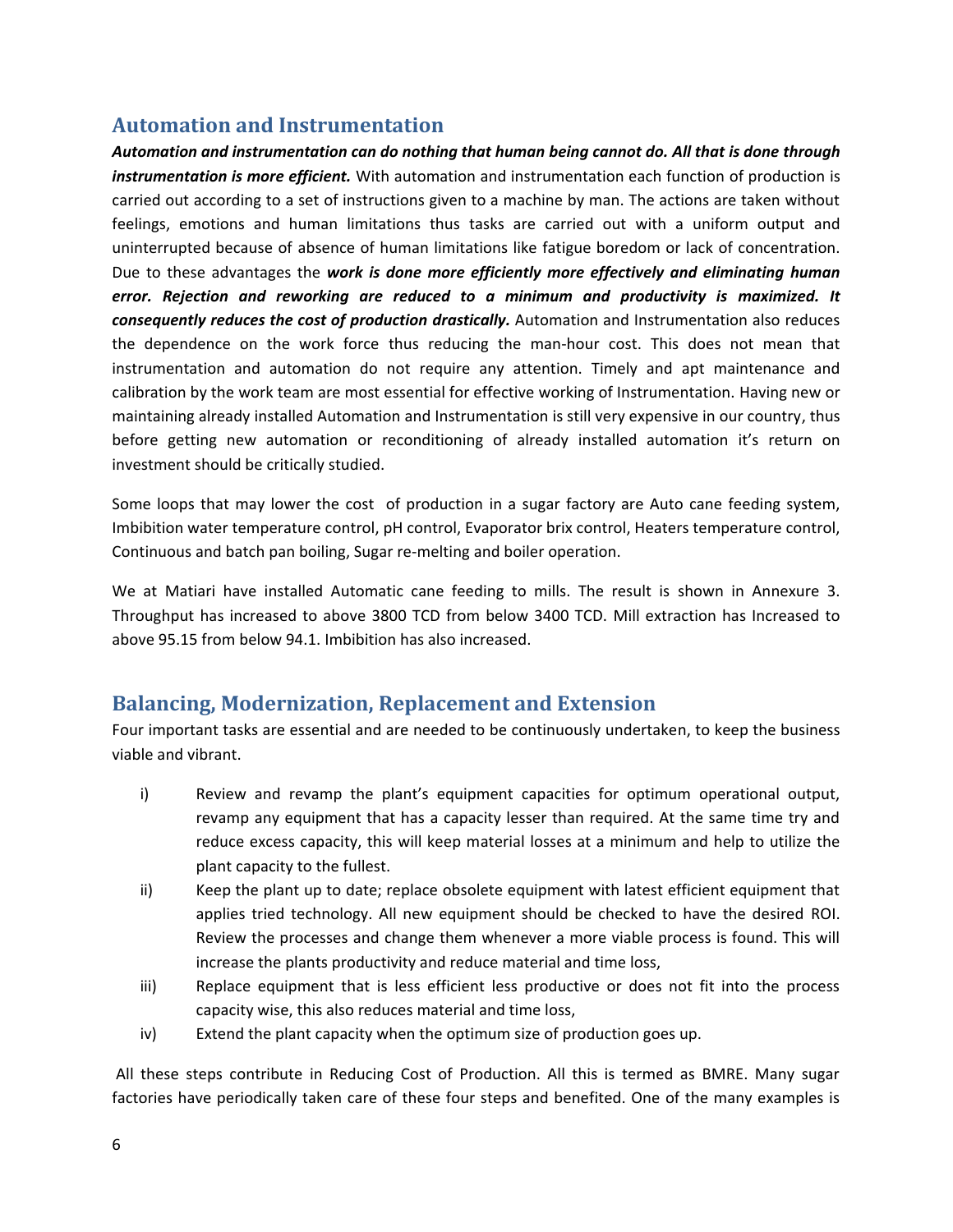Habib Sugar Mills where the plant capacity has been increased from 1500 TCD to 10,000 TCD, the plant has been modernized many a times. It is still abreast with latest technology after 50 years of its inception.

### **Human Resource Development**

It is an established fact that *organizations having a formally trained work team have an edge over others.* The trained work team understands the processes and equipment operation better and faster than untrained work force. They are also more receptive to change, thus they have a high productivity and they cause fewer losses. Training should be considered to be a regular component of business. *Training and retraining is therefore the only way to keep abreast of the developments taking place in and around any specific field of activity.* It is also an established fact that competence is not only aroused from the inborn creative abilities of a person but it is also achieved from fusion of ideas from different sources. Training sessions held by the organization gives a very good opportunity for doing this. *Experience may teach what is wrong but what is right or new in a field can only be learned from the process of training and retraining.* Training when coupled with employee's job and health security definitely results in lower production costs.

One should be mindful of the fact that more a person is trained and skillful more is his requirement for recognition and reward. To retain trained employees they should be offered incentives schemes for high productivity working. Career plans should be made for each employee and timely advancement in career should be ensured. Social benefits such as education and health programs for family go a long way in the efficient working of an employee.

### **Inventory Management**

*All tangible items held for sale or those under production for sale or those that may be consumed in production of salable items or help the production process are called INVENTORY.* Inventories serve to uncouple all operations and make them independent enough of each other. Thus it is not only desirable, it is vital to low cost manufacturing.

We at present will be interested in control of raw material (cane), process material and plant spares. Effort should be made to keep these three inventories at an optimum value. This will control financial cost of inventory and thus reduce the cost of production. Holding too less sugar cane may result in stock run-out positions, this is more commonly termed as 'no cane'. This is undesired since it interrupts the operation and reduces the plant capacity utilization. On the other hand if too much cane is procured than staleness of cane due to long waiting time reduces the sugar recovery consequently increasing the cost of production.

A similar situation exists with spare parts and process consumables. Too much stocks means a large inventory cost. Stock for these items should be held in such quantities that they are sufficient to avert a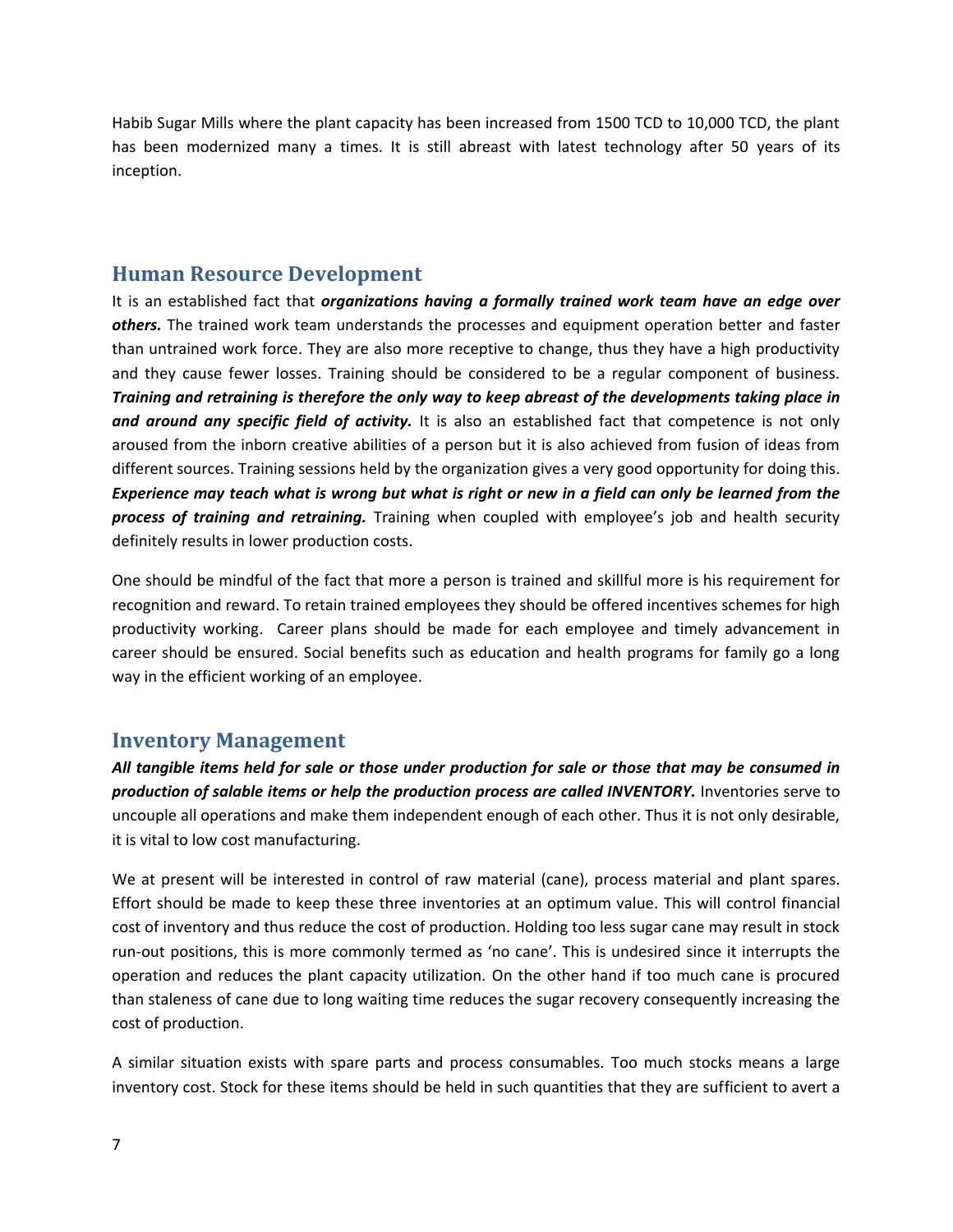situation of stock run out during the time required for procurement and supply of new stocks reaching the plant. If this happens then the operation of certain equipment or a certain process may stop. Expiry dates of perishable items should also be considered while deciding upon quantity of stocks to be held. Old stocks should definitely be consumed before their expiry date reaches. FIFA Principle should be followed for consumption of stocks. Small stocks should be kept for items that can quickly get obsolete (such as computer spares).

Good practices in physical maintenance and careful keeping of inventory reduce material loss in storage. Similarly a proper documented inventory system helps to prevent over stocking or run out of stocks, enables easy excess to each item when needed, authorizes issues and returns, it also enables identification of redundant, leftover and obsolete items.

The inventory decisions have to be taken against conflicting factors. Thus one is usually faced with the choice between the devil and the deep sea while dealing with these issues. The available techniques for analysis are all indicative and the final decision always has to be made according to specific situation and company policy. If a careful eye is kept on inventory management than the inventory cost can be minimized and the cost of production will also reduce. **An important tip to deal with this situation is that 20% of the total inventory volume carries 80% of the capital value of inventory. Thus critical consideration of this 20% stock will simplify the problem and lead to a better control of the entire inventory system.**

#### **Change**

This process is inevitable anywhere. It is more rewarding when a change is brought about voluntarily, in a planned and structured manner, rather than bringing it in a panic, when compelled by prevalent conditions,. At this time the team is unprepared for the inescapable change. The success in such cases is staggering

Change within an organization relating to reduction in cost of production may be brought about to modernize or replace inefficient equipment and processes, use better raw and process materials, address competitive issues, respond to market demand, enhance employees' capabilities, improve working environment, address safety issues, structural changes in management or any other team component. For planning determining and pin pointing the need for a change, it is necessary to periodically review the company goals, profitability obtained compared to target, team performance process capabilities, equipment performance, environmental effect of in-place processes market trends, customer demands and new statutory requirements. Cost effectiveness of all changes should always be considered foremost. The most desired changes are those that require a low resource input and a high return.

Excellent team leaders and team members are required for the success of a change. If the management feels that the team is not strong enough or not suitable to undertake the change, than it should first change the team leaders or team members or get them suitably trained to take up the assignment. Then provide all required resources for the change to a capable team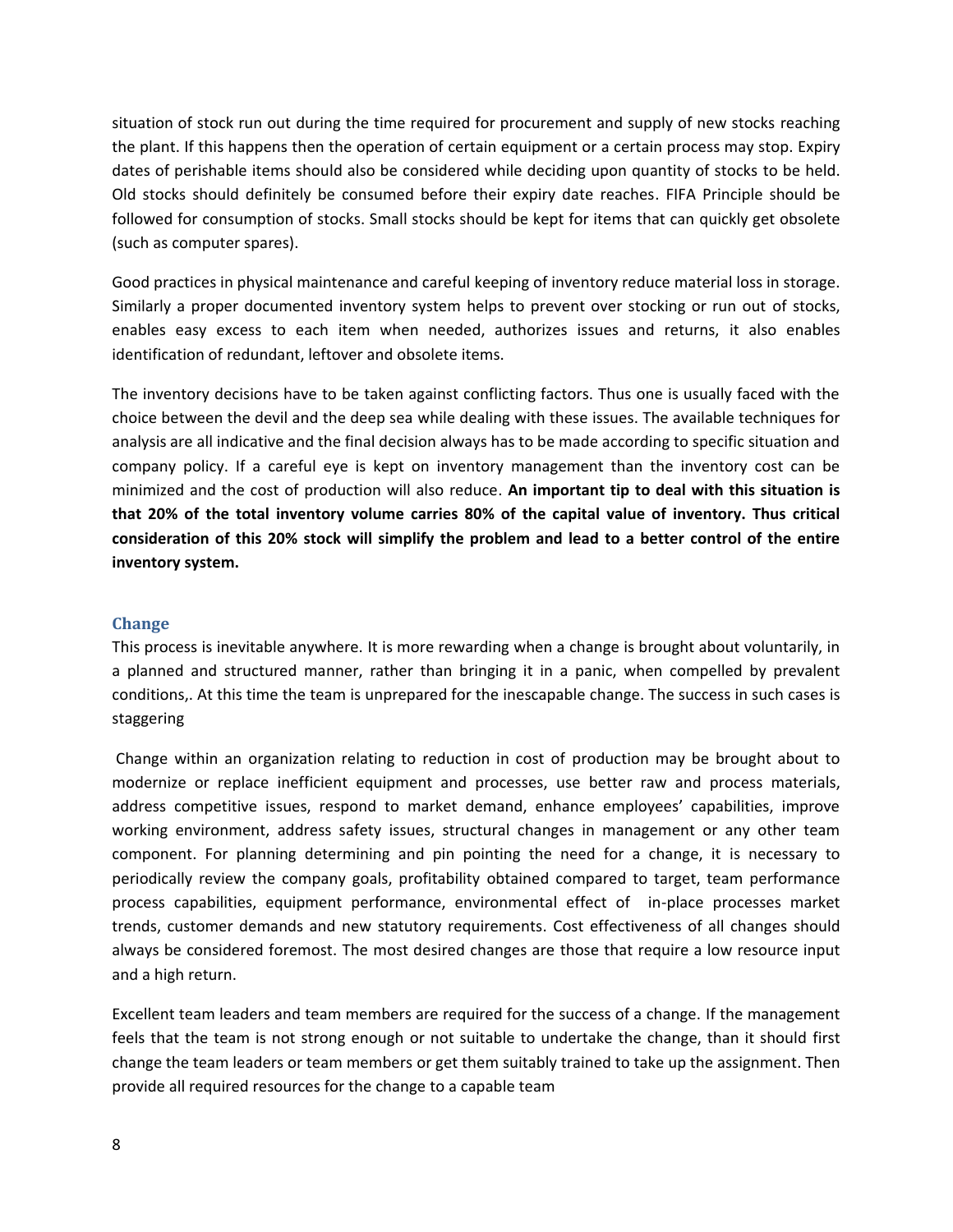There might be many other factors that bring down the production cost and have not been discussed here; it can be claimed with confidence that each of the factors discussed here have their contribution in lowering production cost. Focusing on any or all of them will bring prolific results.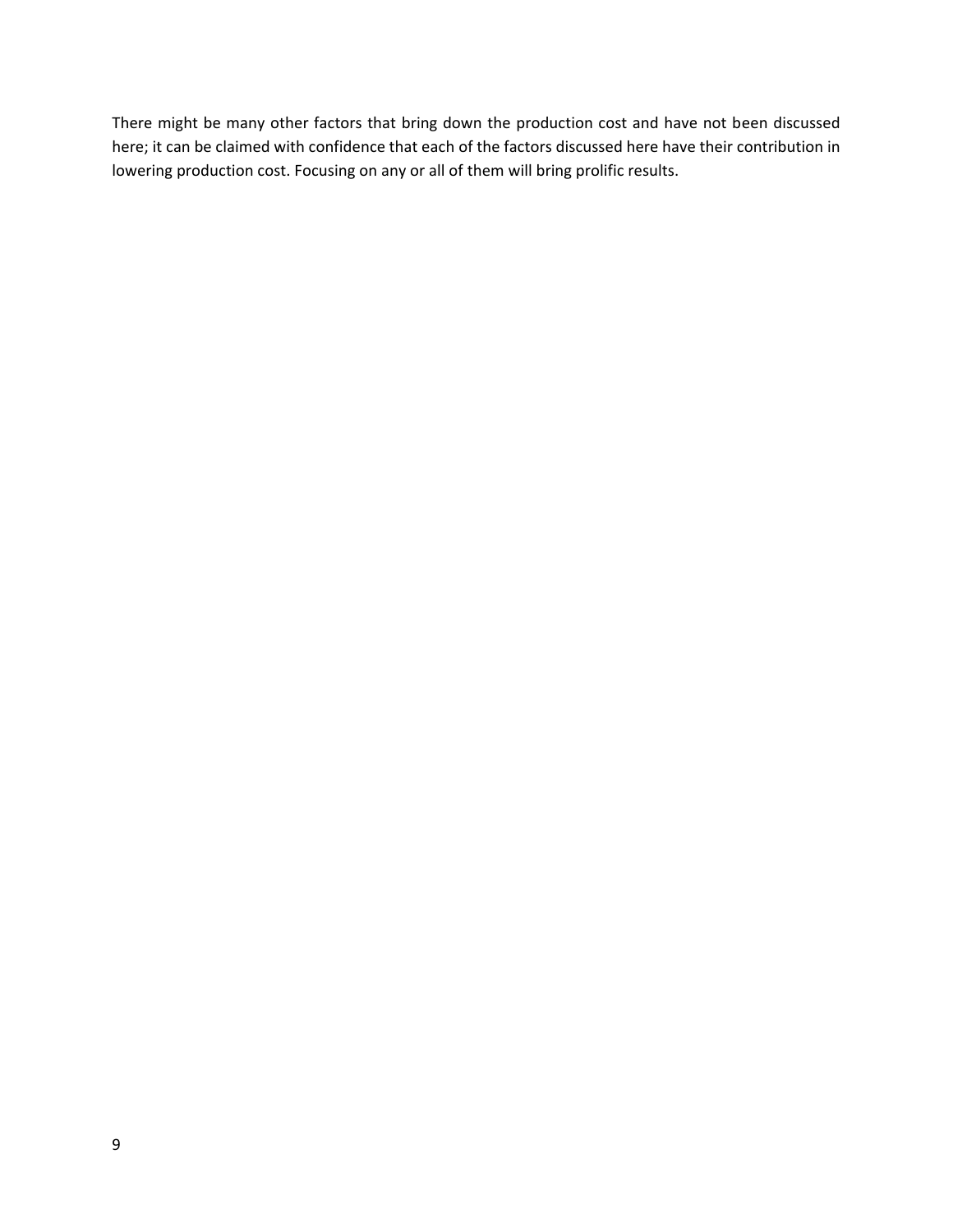# **Matiari Sugar Mills Ltd.**

## **Annexure 1**

28-05-2015

## **Comparison of Cane Crushing with respect to Fiber % Cane of Season 2014-15 (Sample Days)**

|                | <b>Low Fiber</b> |                                 |                |            |                                     | <b>High Fiber</b> |                                 |                |            |                                     |  |  |
|----------------|------------------|---------------------------------|----------------|------------|-------------------------------------|-------------------|---------------------------------|----------------|------------|-------------------------------------|--|--|
| #              | Date             | Cane<br><b>Crushed</b><br>(M.T) | Fiber%<br>Cane | <b>TCH</b> | Loss in<br><b>Bagasse</b><br>% Cane | <b>Date</b>       | Cane<br><b>Crushed</b><br>(M.T) | Fiber%<br>Cane | <b>TCH</b> | Loss in<br><b>Bagasse</b><br>% Cane |  |  |
| $\mathbf{1}$   | 18.11.14         | 4102.98                         | 14.65          | 173.36     | 0.75                                | 18.02.15          | 3827.03                         | 14.83          | 168.42     | 0.75                                |  |  |
| $\overline{2}$ | 19.11.14         | 4140.92                         | 14.67          | 173.14     | 0.75                                | 19.02.15          | 3982.84                         | 14.80          | 167.11     | 0.75                                |  |  |
| 3              | 02.12.14         | 4059.81                         | 14.71          | 170.34     | 0.74                                | 20.02.15          | 3918.13                         | 14.82          | 167.32     | 0.74                                |  |  |
| 4              | 12.12.14         | 4084.13                         | 14.64          | 173.18     | 0.74                                | 22.02.15          | 3930.40                         | 14.82          | 166.07     | 0.74                                |  |  |
| 5              | 19.12.14         | 4090.78                         | 14.53          | 170.45     | 0.72                                | 24.02.15          | 33934.77                        | 14.85          | 163.98     | 0.75                                |  |  |
| 6              | 20.12.14         | 4006.27                         | 14.60          | 170.48     | 0.72                                | 25.02.15          | 3907.12                         | 14.82          | 166.26     | 0.75                                |  |  |
| $\overline{7}$ | 22.12.14         | 4127.93                         | 14.59          | 172.00     | 0.72                                | 27.02.15          | 3953.34                         | 14.86          | 165.29     | 0.75                                |  |  |
| 8              | 23.12.14         | 4112.65                         | 14.23          | 171.36     | 0.72                                | 28.02.15          | 3881.78                         | 14.80          | 161.74     | 0.75                                |  |  |
| 9              | 26.12.14         | 4180.44                         | 14.01          | 174.79     | 0.71                                | 07.03.15          | 3971.11                         | 14.81          | 165.46     | 0.75                                |  |  |
| 10             | 31.12.14         | 4090.51                         | 14.15          | 170.44     | 0.71                                | 08.03.15          | 3987.40                         | 14.81          | 167.30     | 0.75                                |  |  |
| 11             | 14.01.15         | 4087.73                         | 14.20          | 172.11     | 0.74                                | 09.03.15          | 3872.34                         | 14.82          | 169.59     | 0.76                                |  |  |
| 12             | 16.01.15         | 4026.86                         | 14.22          | 172.58     | 0.73                                | 13.03.15          | 3874.42                         | 14.81          | 166.04     | 0.75                                |  |  |
| 13             | 17.01.15         | 4059.13                         | 14.26          | 170.31     | 0.73                                | 14.03.15          | 3955.35                         | 14.78          | 164.80     | 0.75                                |  |  |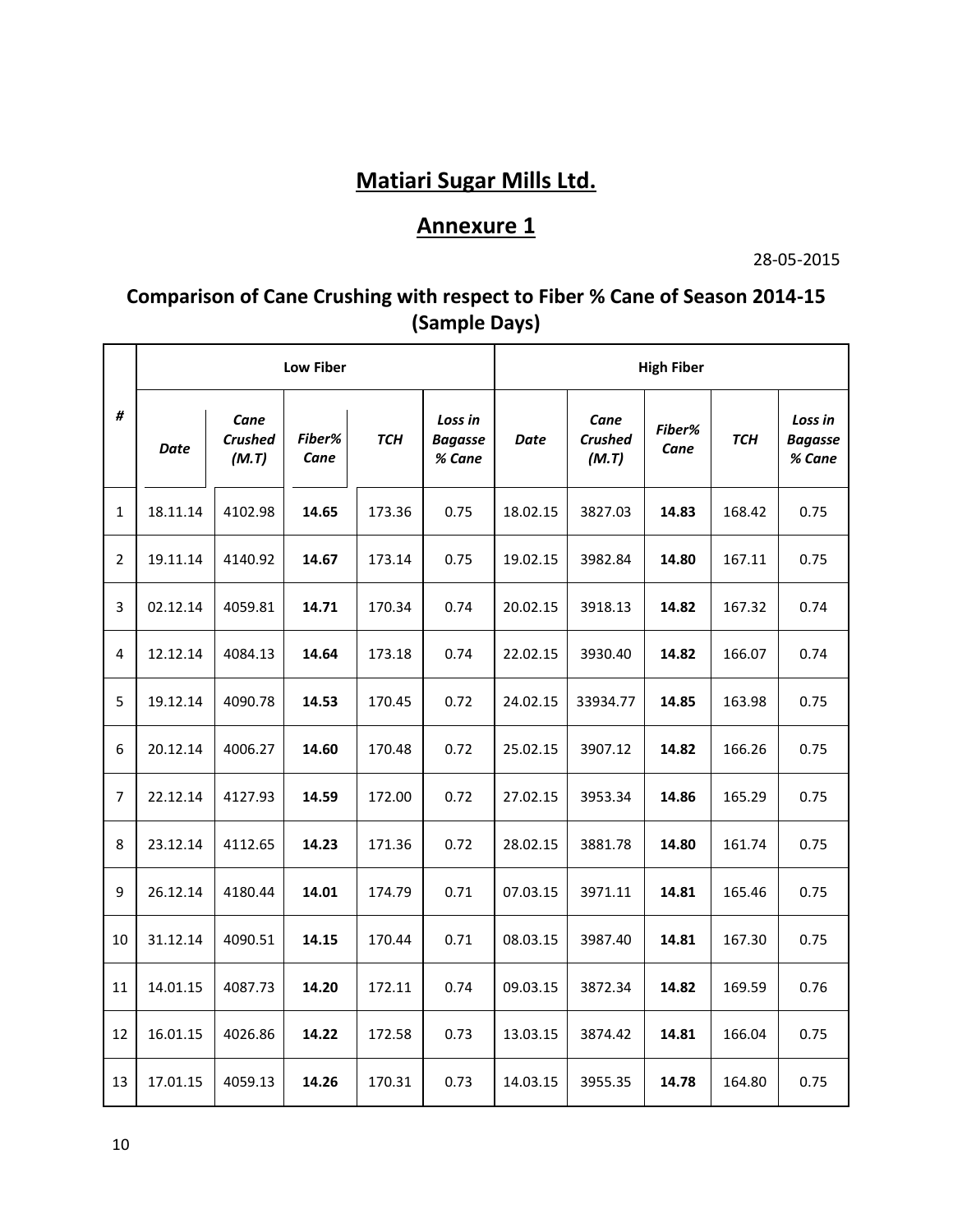**Annexure-2**

2/6/2015

| <b>Season 2014-15</b> |                   |               |                |           |                                    |  |  |  |  |
|-----------------------|-------------------|---------------|----------------|-----------|------------------------------------|--|--|--|--|
| <b>Maximum</b>        |                   |               |                |           |                                    |  |  |  |  |
| $Sr.$ #               | Date              | N.S pol ratio | Mol.<br>Losses | R1 Colour | <b>B.mass boiling</b><br>time Hrs. |  |  |  |  |
| $\mathbf{1}$          | 30.10.14<br>32.70 |               | 1.444          | 0         | 0:00                               |  |  |  |  |
| $\overline{2}$        | 31.10.14          | 32.52         | 1.448          | 0         | 8:00                               |  |  |  |  |
| 3                     | 01.11.14          | 32.60         | 1.447          | 0         | 5:30                               |  |  |  |  |
| 4                     | 02.11.14          | 32.54         | 1.447          | 0         | 6:12                               |  |  |  |  |
| 5                     | 03.11.14          | 32.54         | 1.442          | 40        | 4:48                               |  |  |  |  |
| 6                     | 04.11.14          | 32.39         | 1.449          | 35        | 4:56                               |  |  |  |  |
| 7                     | 05.11.14          | 32.26         | 1.441          | 35        | 5:34                               |  |  |  |  |
| 8                     | 06.11.14          | 32.28         | 1.437          | 34        | 5:03                               |  |  |  |  |
| 9                     | 07.11.14          | 32.28         | 1.438          | 33        | 4:15                               |  |  |  |  |
| 10                    | 08.11.14          | 32.16         | 1.441          | 30        | 4:45                               |  |  |  |  |
| 11                    | 09.11.14          | 31.91         | 1.438          | 29        | 4:30                               |  |  |  |  |
| 12                    | 10.11.14          | 31.89         | 1.429          | 28        | 4:27                               |  |  |  |  |
| 13                    | 11.11.14          | 31.64         | 1.443          | 29        | 4:56                               |  |  |  |  |
| 14                    | 12.11.14          | 31.51         | 1.444          | 29        | 4:17                               |  |  |  |  |
| 15                    | 13.11.14          | 31.22         | 1.420          | 27        | 3:55                               |  |  |  |  |
|                       | Average           | 32.16         | 1.440          | 31.73     | 4:50                               |  |  |  |  |
| Minimum               |                   |               |                |           |                                    |  |  |  |  |
| $Sr.$ #               | Date              | N.S pol ratio | Mol.           | R1 Colour | <b>B.mass boiling</b>              |  |  |  |  |
|                       |                   |               | Losses         |           | time Hrs.                          |  |  |  |  |
| $\mathbf{1}$          | 16.02.15          | 22.90         | 1.302          | 38        | 4:39                               |  |  |  |  |
| $\overline{2}$        | 17.02.15          | 22.83         | 1.281          | 35        | 4:30                               |  |  |  |  |
| 3                     | 18.12.15          | 22.74         | 1.273          | 36        | 4:41                               |  |  |  |  |
| 4                     | 19.02.15          | 22.50         | 1.274          | 33        | 5:03                               |  |  |  |  |
| 5                     | 20.02.15          | 22.50         | 1.286          | 40        | 4:45                               |  |  |  |  |
| 6                     | 21.02.15          | 22.70         | 1.285          | 37        | 4:39                               |  |  |  |  |
| 7                     | 22.02.15          | 22.75         | 1.303          | 35        | 4:54                               |  |  |  |  |
| 8                     | 23.02.15          | 22.95         | 1.320          | 35        | 4:42                               |  |  |  |  |
| 9                     | 24.02.15          | 23.27         | 1.337          | 36        | 4:15                               |  |  |  |  |
| 10                    | 25.02.15          | 23.40         | 1.355          | 38        | 4:37                               |  |  |  |  |
| 11                    | 26.02.15          | 23.58         | 1.376          | 40        | 4:36                               |  |  |  |  |
| 12                    | 27.02.15          | 23.74         | 1.392          | 37        | 4:27                               |  |  |  |  |
| 13                    | 28.02.15          | 23.77         | 1.394          | 36        | 4:33                               |  |  |  |  |
| 14                    | 01.03.15          | 23.84         | 1.418          | 34        | 4:33                               |  |  |  |  |
| 15                    | 02.03.15          | 23.90         | 1.423          | 35        | 5:07                               |  |  |  |  |
|                       | Average           | 23.16         | 1.330          | 36.33     | 4:37                               |  |  |  |  |